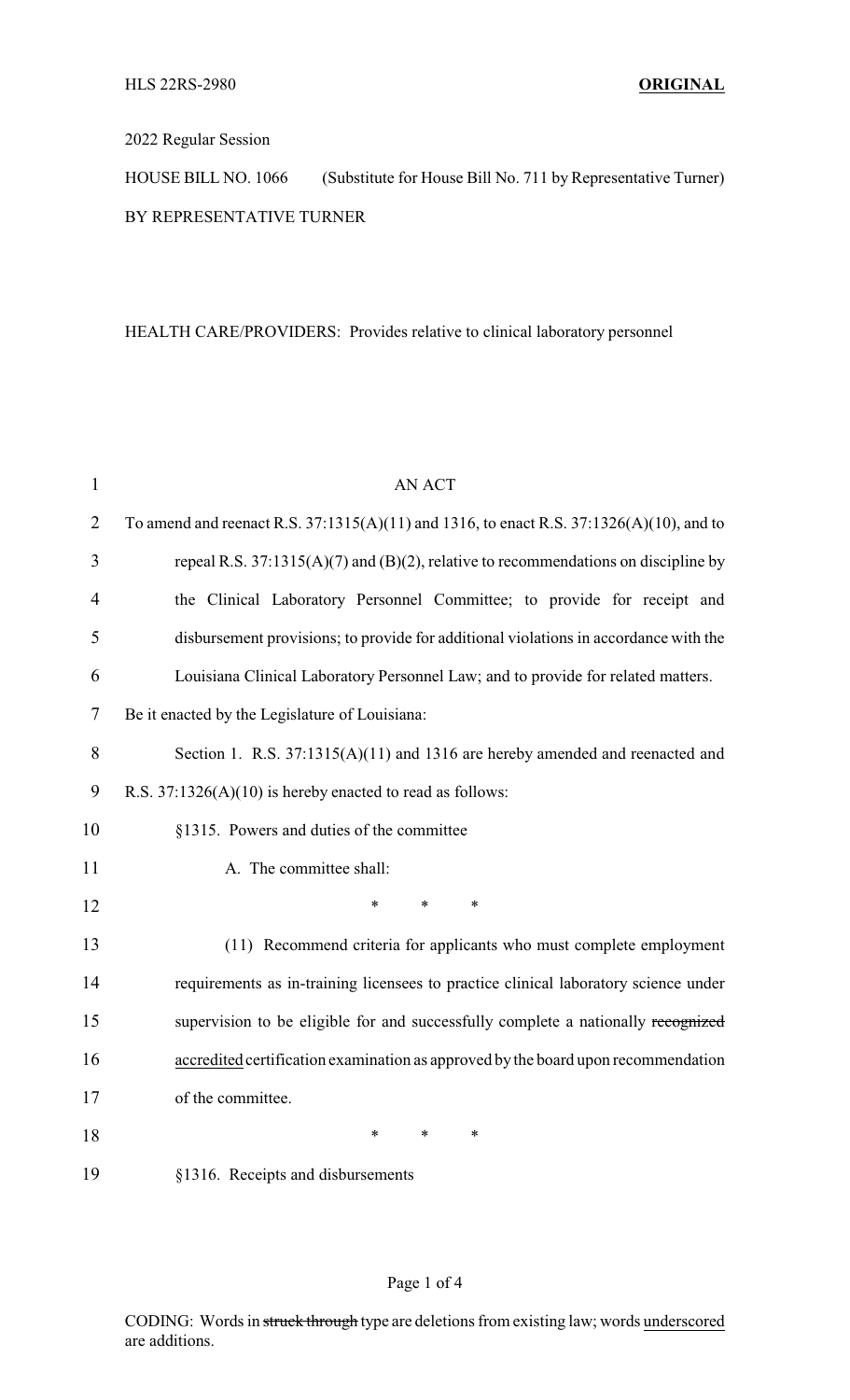| 1              | All monies collected by the board pursuant to this Part shall be deposited in         |
|----------------|---------------------------------------------------------------------------------------|
| $\overline{2}$ | the treasury of the board in the committee's account for the sole purpose of          |
| 3              | implementation of the provisions of this Part. All committee expenses shall be paid   |
| 4              | out of such funds only and shall not be charged to or be payable by the state. The    |
| 5              | financial records of the committee board shall be audited annually in accordance      |
| 6              | with state law by the legislative auditor or an independent auditor approved by the   |
| 7              | legislative auditor.                                                                  |
| 8              | *<br>$\ast$<br>$\ast$                                                                 |
| 9              | §1326. Causes for denial, suspension, probation, restriction, or revocation of a      |
| 10             | license or certificate or license or certificate renewal                              |
| 11             | A. The board, upon the recommendation of the committee, may deny,                     |
| 12             | suspend, probate, restrict, or revoke the issuance or renewal of a license or         |
| 13             | certificate, after notice and an opportunity for a hearing pursuant to the            |
| 14             | Administrative Procedure Act, upon a preponderance of evidence showing any of the     |
| 15             | following when such activity is not authorized by the provisions of this Part:        |
| 16             | *<br>∗                                                                                |
| 17             | (10) Unprofessional conduct, which may be further defined and promulgated             |
| 18             | by the board in accordance with the Administrative Procedure Act, includes but is     |
| 19             | not limited to the following:                                                         |
| 20             | (a) Sexual or disruptive misconduct which manifests as aberrant behavior,             |
| 21             | harassment, or both, through personal interaction with physicians, employees,         |
| 22             | coworkers, hospital personnel, healthcare professionals, patients, family members,    |
| 23             | or others, or which interferes with or could reasonably be expected to interfere with |
| 24             | the work of clinical laboratory personnel.                                            |
| 25             | (b) Failing to abide by any ethics code provisions established by the board           |
| 26             | for clinical laboratory personnel in accordance with the committee's recommendation   |
| 27             | and promulgated in accordance with the Administrative Procedure Act.                  |

Page 2 of 4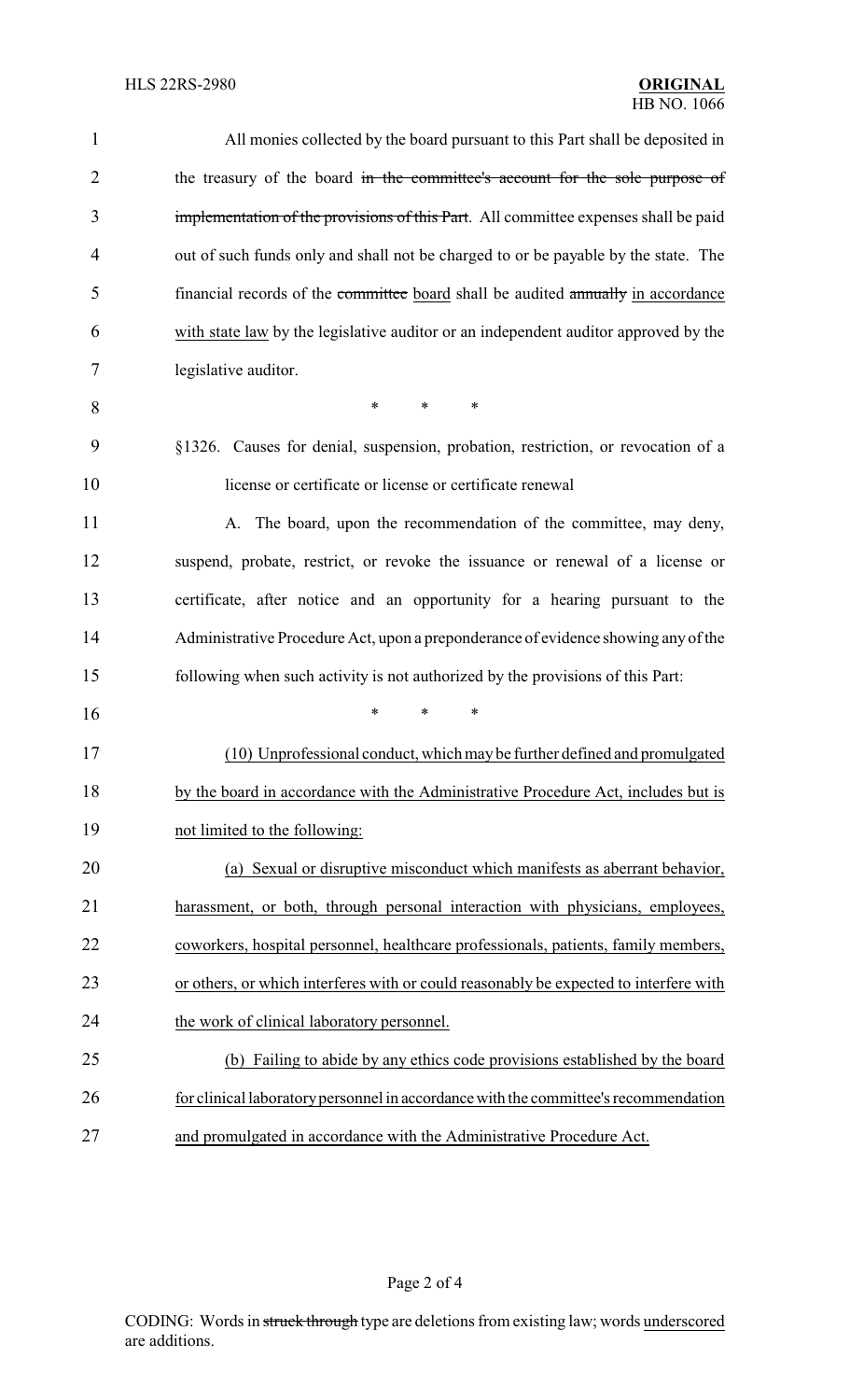| $\mathbf{1}$   | (c) Conviction of a crime, entry of a guilty plea, or entry of a plea of nolo            |
|----------------|------------------------------------------------------------------------------------------|
| $\overline{2}$ | contendere to a state or federal criminal charge constituting either a felony or a crime |
| 3              | of sexual violence in accordance with any state or federal law.                          |
| 4              | (d) Failing to cooperate with the board, the committee, or both, providing               |
| 5              | false testimony before the board or the committee, or providing false sworn              |
| 6              | information to the board or the committee.                                               |
| 7              | Habitual or recurring abuse of drugs, alcohol, or mood-altering<br>(e)                   |
| 8              | substances or those which affect the central nervous system or which are capable of      |
| 9              | inducing physiological or psychological dependence.                                      |
| 10             | (f) An inability to practice within the licensee's respective scope of practice          |
| 11             | in accordance with this Part, with reasonable skill or safety due to mental illness or   |
| 12             | deficiency, including but not limited to deterioration through the aging process, the    |
| 13             | loss of motor skills, or excessive use or abuse of drugs, alcohol, or mood-altering      |
| 14             | substances or those which affect the central nervous system or which are capable of      |
| 15             | inducing physiological or psychological dependence.                                      |
| 16             | $\ast$<br>*<br>*                                                                         |
| 17             | Section 2. R.S. $37:1315(A)(7)$ and (B)(2) are hereby repealed in their entirety.        |

## DIGEST

The digest printed below was prepared by House Legislative Services. It constitutes no part of the legislative instrument. The keyword, one-liner, abstract, and digest do not constitute part of the law or proof or indicia of legislative intent. [R.S. 1:13(B) and 24:177(E)]

| HB 1066 Original | 2022 Regular Session | Furner |
|------------------|----------------------|--------|
|                  |                      |        |

**Abstract:** Provides recommendations on discipline by the Clinical Laboratory Personnel Committee, receipt and disbursement provisions, and additional violations with regard to unprofessional conduct.

Present law requires applicants to be eligible for and successfully complete a nationally recognized certification examination.

Proposed law changes the certification examination requirement from nationally recognized to nationally accredited and otherwise retains present law.

Present law provides that all monies collected by the board in accordance with present law shall be deposited in the treasury of the board in the committee's account.

Proposed law removes the provision that requires money to be deposited into the committee's account and otherwise retains present law.